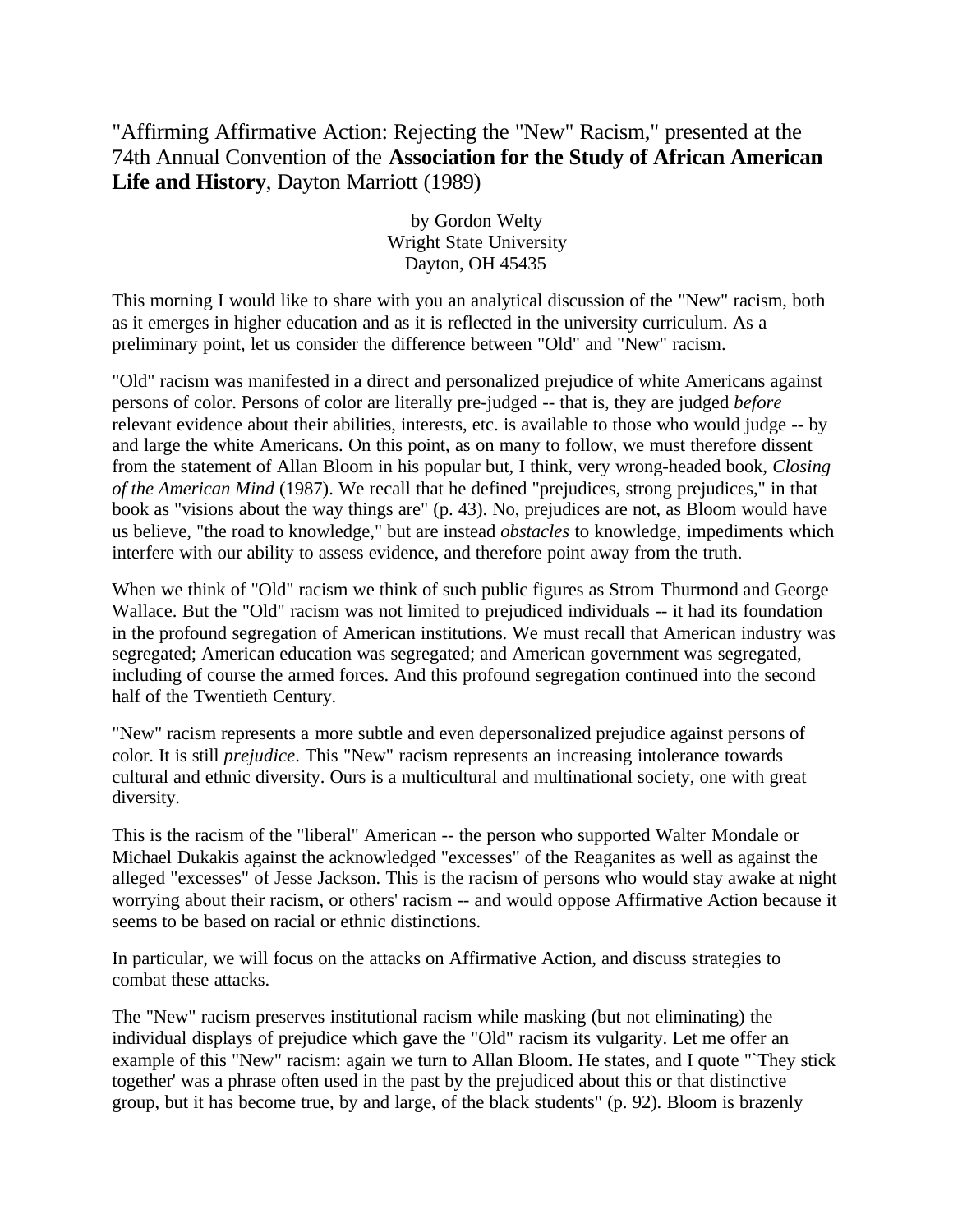acknowledging that this racist characterization *was* used in a prejudicial fashion in the *past*, but is *not* racist any longer -- at least when he himself wishes to use it in exactly the same fashion.

Thus racism is intellectually masked, and can be more easily incorporated into the university curriculum.

The continuity of institutional racism in the face of the vagaries of individual racism focuses our attention on the *systemic foundation* of racism. Let us make some ideological reflections on that foundation. General cultural values such as "equal opportunity" -- whether economic, residential or educational -- serve to *legitimate* a social system, but do not necessarily provide guides to action in that system. Particularistic values such as "Looking out for Number One," "You scratch my back and I'll scratch yours," etc. are guides to action, but do not by themselves serve to legitimate a social system.

The point has frequently been made that the United States is neither a homogeneous society nor one that is self-confident about its historical heritage. This is a deeply divided country -- one whose divisions are obvious to outsiders, and one whose divisions are also profoundly experienced by its citizens. In a society such as ours, rended by schisms, legitimation also necessitates principles such as the "Invisible Hand" to mediate between general and particular.

The schism between general and particularistic values also focuses attention on the systemic foundations of practices and their ideologies. This raises a question:

Is there an institution that fulfills the following requirements:

- (a) it is foundational for American society,
- (b) it espouses the general values of equality, and the mediating principles such as the "Invisible Hand," for purposes of legitimation, and
- (c) it must nonetheless maintain systemic inequality?

There is one institution which is foundational, professes equality (of the marketplace) as well as lauds the workings of the "Invisible Hand" and which, according to the researches of Michael Reich (1981) and others, must maintain a divided and inequal labor force in order to reduce labor costs and raise profit levels -- i.e. the business corporation.

The university, by contrast, is *not* a foundational institution, and is in many respects even dependent upon the business corporation. But the university is a major institution of ideological dissemination.

The university's subordination to the corporation, in conjunction with its ideological role mean that curricular content will come to incorporate the prevalent racist doctrines.

Let us pause at this point to consider a possible objection to our argument. We trace the current attack on Affirmative Action in American academia to the university's dependence on the business corporation. But, it might be objected, the largest American corporations and their lobby, the National Association of Manufacturers, are not the principal critics of Affirmative Action today. This objection deserves our careful attention.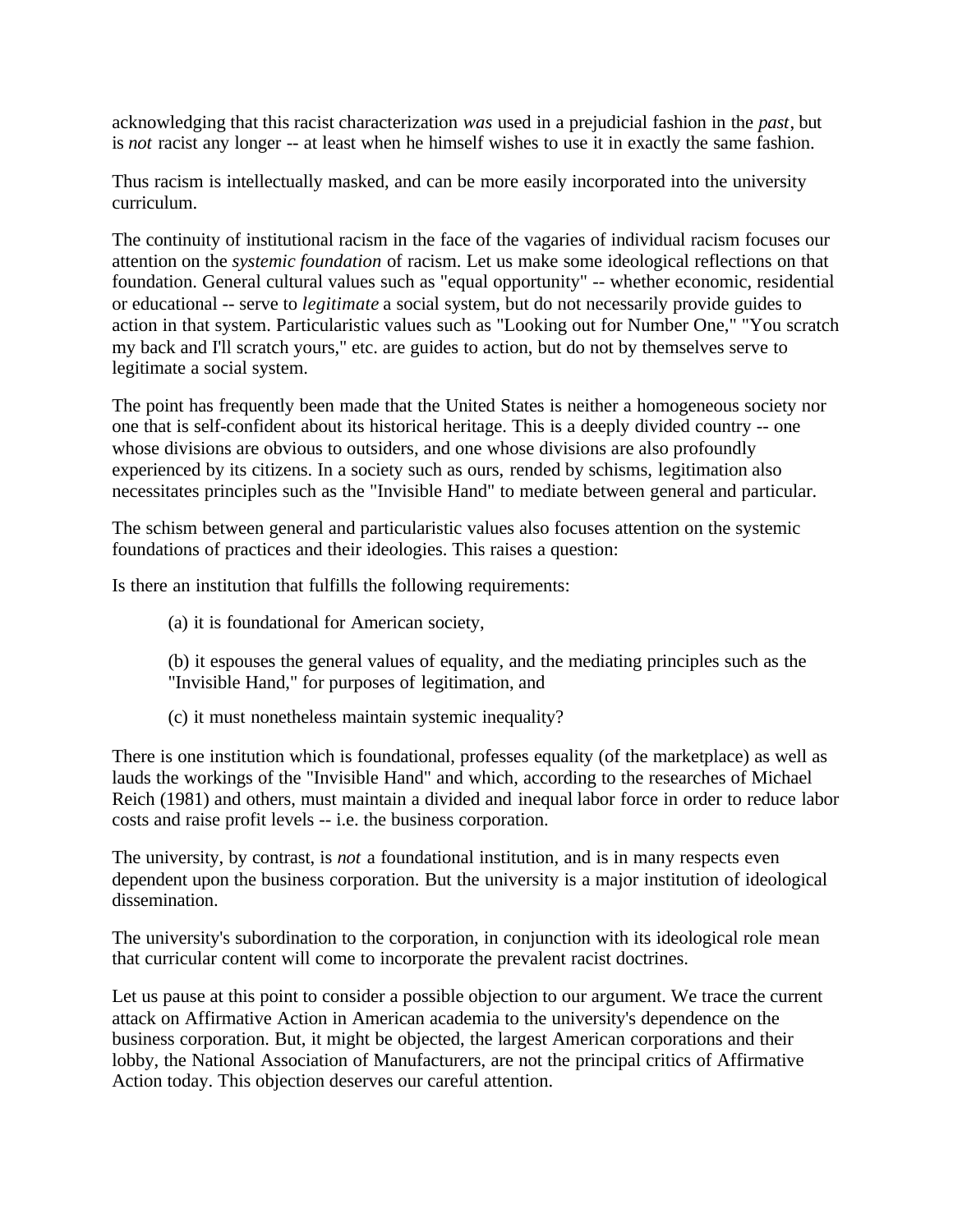First of all, it is true that the most vociferous critics of Affirmative Action are found among the middle-sized and smaller enterprises and their lobby, the Chamber of Commerce, rather than among the largest corporations. It has even been suggested by a retired official involved in the development of Affirmative Action that a "deal was struck between big business and government" to institute Affirmative Action during the Nixon administration (Hammerman, 1988, p. 134).

We have stressed the schisms that rend American society. This includes American industry as well. There is a great difference between "big business," which can pass on whatever expenses are involved in Affirmative Action as a *price maker*, and the small business that must absorb these costs as a *price taker*. Indeed the monopolistic position of big business both maintains, and is maintained by such regulations.

Secondly, the business corporation can take advantage of the schism between general and particularistic values, as it sees fit. It can acquiesce to the "particularities" of Affirmative Action insofar as this is profitable for securing federal contracts, and can also promote general values of "color blindedness" insofar as this may prove profitable for maintaining the divisions -- racial and gender divisions -- which already fragment the labor force.

Thus we conclude that the business corporation is a foundational institution which professes equality and yet maintains inequality.

The "New" racism as it emerges in the university curriculum takes the characteristic form of an attack on Affirmative Action, charging that Affirmative Action is reverse discrimination, that it fosters race hatred, etc. Allan Bloom goes so far in his *Closing of the American Mind* as to charge that "Affirmative Action [...] is the source of what [he] fears is a long-term deterioration of the relations between the races in America" (pp. 96-97). These attacks on Affirmative Action have been intensified in 1989, in this (continuing) era of Reaganism. Even though they are powerfully promoted, however, they can and must be combated. We believe this can be accomplished, and will indicate how in a four part argument. We focus on discrimination in higher education against African Americans.

1. First, racial discrimination in higher education is real. For instance, my colleague Professor Thomas Sav has recently published some evidence that bears on this topic. During the years 1980-1986, African American ACT scores in Ohio were higher than the national average; during this same period in Ohio the enrollment of African American students in public higher education deteriorated to a greater extent than the national average (*Dayton Daily News*, March 31, 1989). Whether this is "merely" a state-wide problem, or, as I'm more inclined to believe, symptomatic of a wider problem, it is clear that racial discrimination in higher education is real.

2. Second, racial discrimination is pervasive: African American candidates at any level of academia (i.e. students, faculty, staff, contractors) and at every decision point confront either the "Old" racism or, more likely, "old-boy networking." The latter is not crude personalized racism, but in effect discriminates against African American candidates, hence is a version of "New" racism.

3. Third, this denial of equal opportunity can only be combated by striving at each level and at every decision point to ensure that qualified African Americans are included in the pool of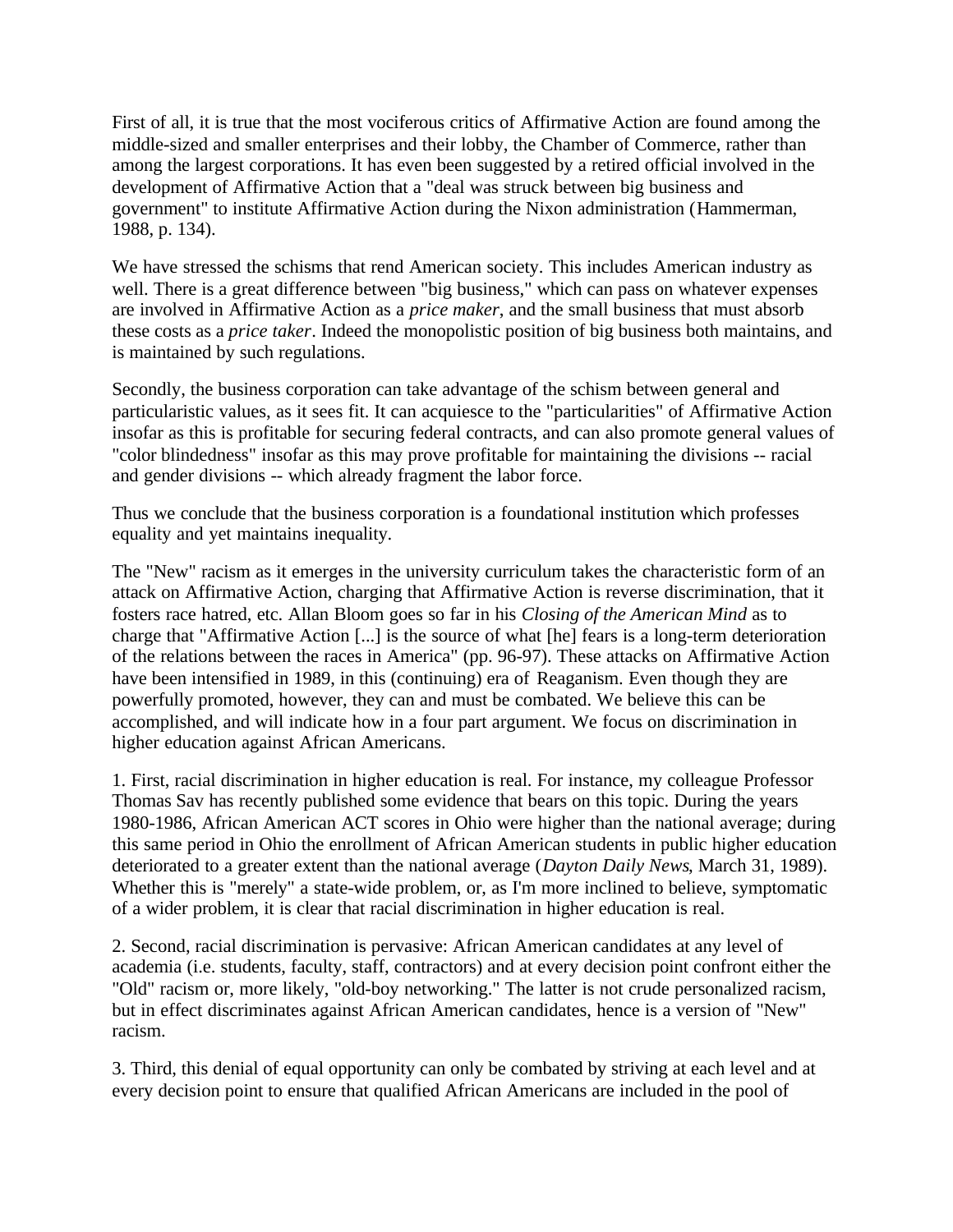candidates. But this is precisely Affirmative Action.

A key question at this point revolves around the meaning of the term "striving." Can Affirmative Action consist of *voluntary* striving? I'd like to mention in this regard a study which Sandra Burt published in the Canadian journal *Industrial Relations* (1986) entitled "Voluntary Affirmative Action: Does It Work?" Basically, she concludes that it doesn't; Canadian decision-makers lack an awareness and understanding of Affirmative Action, and there is little voluntary compliance. If Affirmative Action cannot be voluntary, must it consist of striving to fill quotas? This is one of the most misleading issues raised by the enemies of Affirmative Action. Affirmative Action, as practiced in the United States, has consisted of the striving to meet goals which were set by the institution itself -- goals which moreover might not be reached -- if the institution has made a good-faith effort to meet them.

Thus the term "striving" means making a *good faith effort* to undo discrimination. Hence, Affirmative Action can be characterized as the struggle against discrimination at every step of the decision process. The economist Robert Samuelson has given the following account of some of the specific activities that may make up this struggle (*Washington Post*, July 11, 1984):

- Overhauling of personnel policies,
- Broadening of recruitment,
- Abandoning tests unrelated to qualifications,
- Making promotions less informal,
- Public posting of new openings,
- Strengthening of formal evaluations,
- Ensuring objective criteria, and
- Plugging minorities into informal information networks.

4. Nathan Glazer, author of *Affirmative Discrimination* (1975) and no advocate of Affirmative Action, has suggested in a recent restatement of his position that "opposition to affirmative action is often founded on a liberal vision as devoted to equality as that of its proponents" ("The Affirmative Action Stalemate," *Public Interest*, Vol. 90, 1988, p. 111). We deeply disagree with this statement. We would like to express our disagreement as clearly as possible. That brings us to the fourth part of our argument -- contrary to the allegations of those who would attack Affirmative Action -- this is not a struggle between *like-minded bigots*, some favoring persons of color, others favoring whites. Instead, it a struggle between *unlike- minded people*, some favoring equal opportunity at both general and particular levels, others favoring whites.

This four-part argument, I believe, constitutes a defense of Affirmative Action, which can at the same time (a) provide broad democratic content for the university curriculum as a topic of classroom discussion, and (b) provide a guide to action in each university's broad democratic struggle.

Overall, this argument involves the recognition on the part of white students, faculty, etc. that